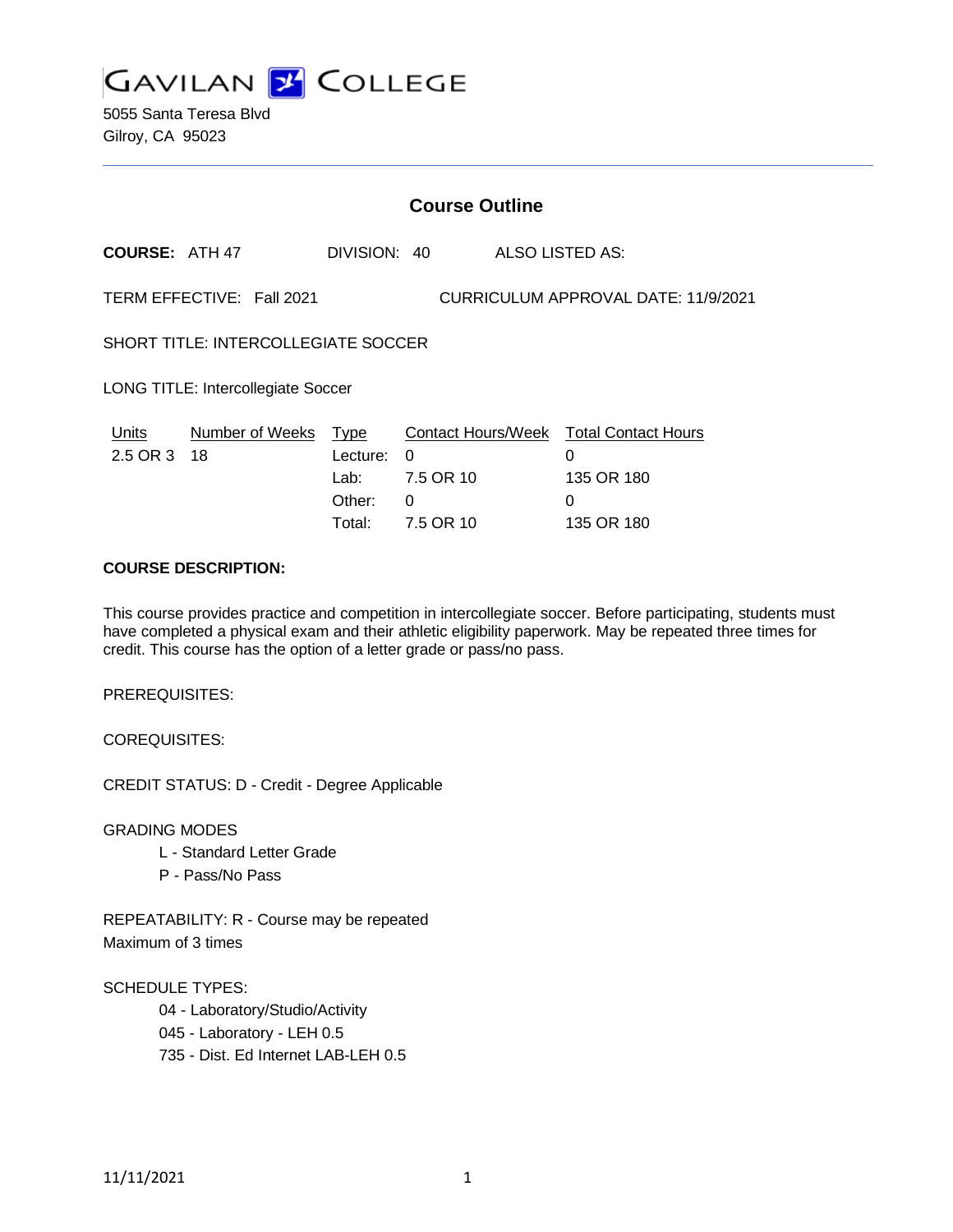# **STUDENT LEARNING OUTCOMES:**

By the end of this course, a student should:

- 1. Demonstrate the skills of trapping, passing, shooting and defending in a game or game-like situation.
- 2. Execute and defend a direct kick, corner kick and penalty kick.
- 3. Implement and execute the game strategies specific to an opponent.

### **COURSE OBJECTIVES:**

- 1. Demonstrate a variety of individual techniques and fundamentals required for intercollegiate participation.
- 2. Explain and apply the CCCAA (California Community College Athletic Association) and FIFA (Federation of International Football Association) rules for the sport.
- 3. Develop and apply team skills necessary to successfully compete at the intercollegiate level.
- 4. Develop and analyze offensive and defensive tactics and strategies and respond accordingly.
- 5. Develop and apply principles for teamwork, leadership, and sportsmanship.

### **CONTENT, STUDENT PERFORMANCE OBJECTIVES, OUT-OF-CLASS ASSIGNMENTS**

Curriculum Approval Date: 11/9/2021

### 15 - 20 Hours

Content: Information provided on course expectations and requirements. Stretching and conditioning activities specific to soccer will be introduced. Conditioning drills designed for improving soccer skills will be worked on. This would include ladder work to improve agility, fitness and decision making. In addition, defending drills such as 1 V 1, 2 V 1 and 2 V 2 will be practiced. Students who repeat the class will be provided with a leadership opportunity by the instructor. Repetition will increase proficiency of the skills required to execute these drills for those students repeating the class.

Student Performance Objectives: Demonstrate sport specific stretching by leading their teammates through a warm-up routine. Participate in the conditioning drills and execute a variety of defending drills.

#### 28 - 38 Hours

Content: Continued development of the skills required to compete, such as progressive work on technique. Implement the base offense and defense that will be used throughout the season. Tactical work incorporating agility, fitness and critical thinking will be practiced. Drills such as offense vs. defense, 6 V 4 and 5 V 5 + 1 will be practiced. Students who repeat this course will become more proficient in these skills through repetition of the drills. They will gain a greater awareness of the tactical part of soccer. They will also increase the rate of speed at which they make these decisions during game play.

Student Performance Objectives: Execute the offense and defense in scrimmage and game situations, utilizing the skills developed. Evaluate decisions such as: should I keep the ball or pass, should I shoot or pass the ball and can I push up the field or do I need to get back on defense.

#### 90 - 120 Hours

Content: Formulate and execute a game plan specific to that week's opponent(s). Students who repeat the class will gain an increased knowledge of the strategies involved in the sport of soccer as well as the opportunity to improve on their consistency.

Student Performance Objectives: Execute each game plan. Demonstrate advanced soccer skill level.

NOTE: The format for a day's class will generally be:

---warm-up (stretching and conditioning)

---technical work

---5 V 5 small sided game

---topic training for the day (example - defense 1  $\vee$  1, 2  $\vee$  1 and 2  $\vee$  2)

---progression to the goal (same drills as above except taking it to the goal)

---scrimmage

---cool-down (stretching and conditioning)

NOTE: Each week is usually broken down into:

---Monday - technique work such as trapping and passing

---Tuesday - intercollegiate competition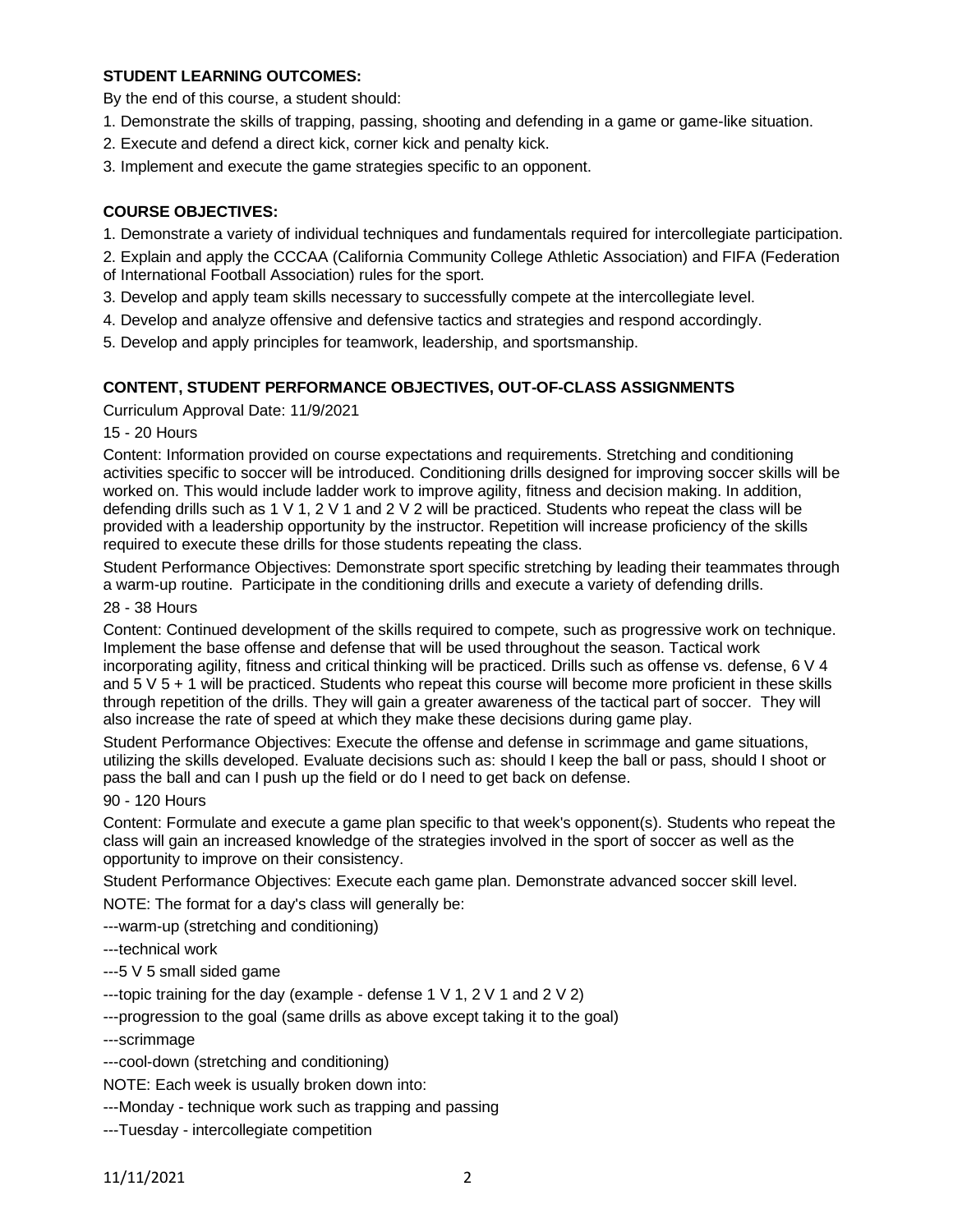---Wednesday - build on what was successful in the last game; this may include shooting, defensive play and shadow play

---Thursday - tactical work based on previous games, this may include a small sided game and/or give and go situations

---Friday - intercollegiate competition

2 Hours

Final.

NOTE: Intercollegiate athletics at Gavilan College is conduced according to the regulations of the California Community College Athletics Association and under the supervision of the Coast Conference.

## **METHODS OF INSTRUCTION:**

Demonstration, Small Group Activities, Discussion, Video Analysis, Guided Practice

## **METHODS OF EVALUATION:**

Skill demonstrations Evaluation Percent 60 Evaluation Description Skill demonstrations: 40% - 60% Class performance. Other methods of evaluation Evaluation Percent 40 Evaluation Description Other methods of evaluation: 40% - 60% Participation required.